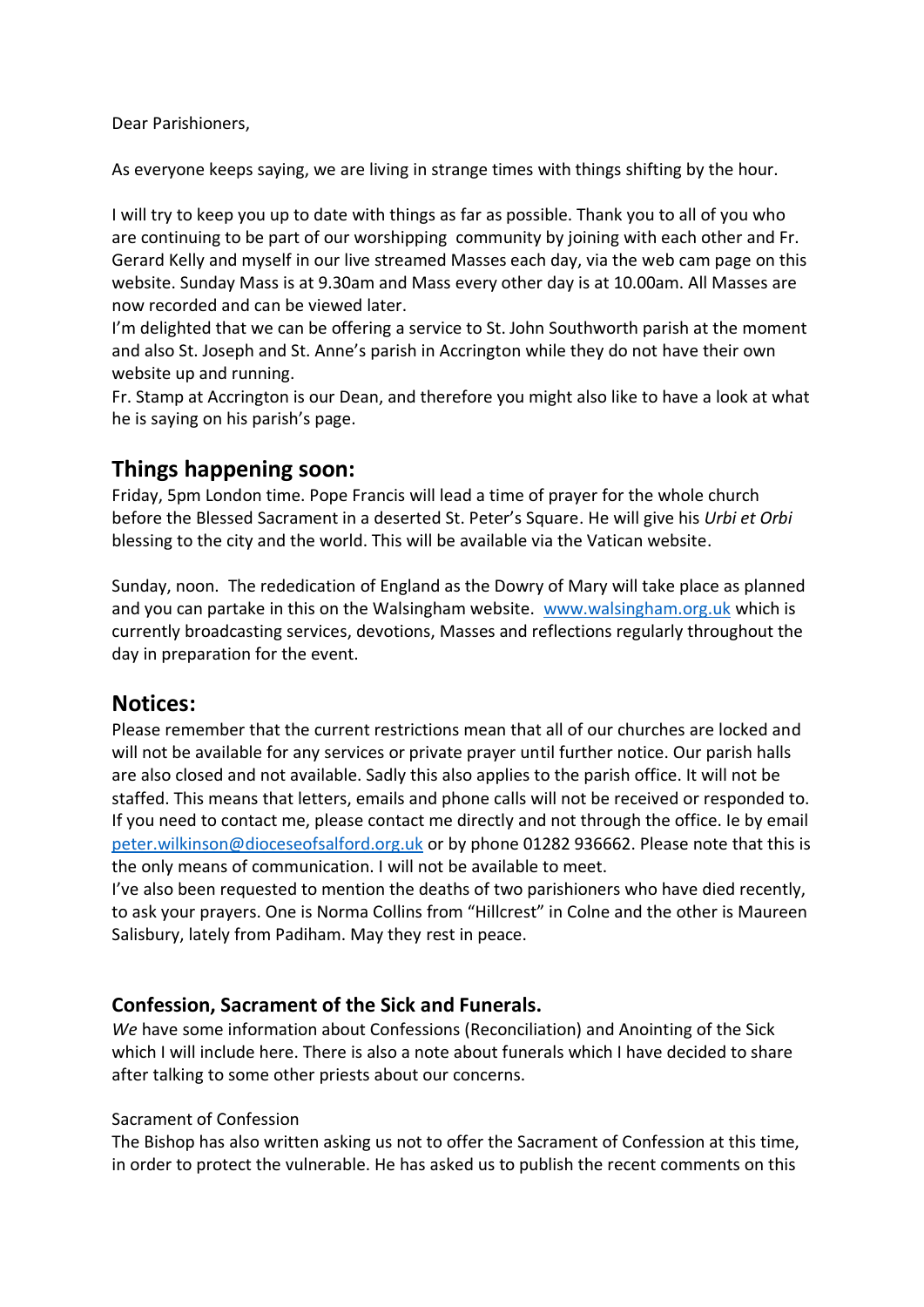of Pope Francis, who encourages us to make an Act of Contrition and resolve at the same time to go to Confession as soon as it becomes possible again. I reproduce what the Bishop wrote to us below:

**In light of the government directive on staying at home, the message issued yesterday about Confessions must now be revised. If a person asks for the Sacrament of Reconciliation please advise them that, for their own safety and yours, this will not be possible at this time. Please make them aware of the statement by Pope Francis which is included below:** 

**"I know that many of you go to confession before Easter ... many will say to me: 'But Father ..... I cannot leave the house and I want to make my peace with the Lord. I want Him to embrace me ..... How can I do that unless I find a priest?' Do what the catechism says. It is very clear. If you don't find a priest to go to confession, speak to God. He is your Father. Tell Him the truth: 'Lord, I did this and this and this. Pardon me.' Ask His forgiveness with all your heart with an act of contrition, and promise Him, 'afterward I will go to confession.' You will return to God's grace immediately. You yourself can draw near, as the catechism teaches us, to God's forgiveness, without having a priest at hand."** 

### Visits to the Sick and Housebound

At the moment, the Priests have been asked not to make home visits to parishioners who are housebound, and not to administer Holy Communion to anyone. If a person is dying and needs anointing, unless the person has already received the Sacrament of the Sick in the last few weeks, the Priest can visit them under strict guidelines and administer the Sacrament of the Sick. If you know any parishioners who are housebound, please consider phoning them just to check they are alright and to alleviate any loneliness they might be feeling in these days.

#### Funerals.

As you know, funeral services and requiem Masses are not possible at the moment. What we may be able to offer is a priest to officiate at the committal either at the graveside or the crematorium. The current restrictions are that no more than 15 people in total in addition to the funeral director and necessary staff may be present, and the committal must not be turned into as funeral service, but must be a simple committal. This could change and the restrictions could become more restrictive.

You may also be aware that it was initially said that a Mass "in memoriam" could be celebrated when the restrictions are lifted. This is causing some concern. We do not know how long the restrictions may be in place. I think we can expect to be in this situation for at least three months. During that time, even without any additional deaths due to the corona virus, the number of deaths will mount up. Already in the Good Shepherd Parish, we have had three deaths in the last few days. This potentially could mean that we will have dozens of requests for 'requiem Masses or 'in memoriam' Masses waiting for us. (Depending on how things develop, we don't even know how many priests we will have to conduct them.) It would therefore be rash for us to promise individual Masses for everyone who dies during this time. Please be aware, that when the crisis is over, parishes may well advertise a single Requiem Mass for all who have died. Perhaps we can produce a booklet with a page for each person, should the family desire it, which may contain a photo and something about